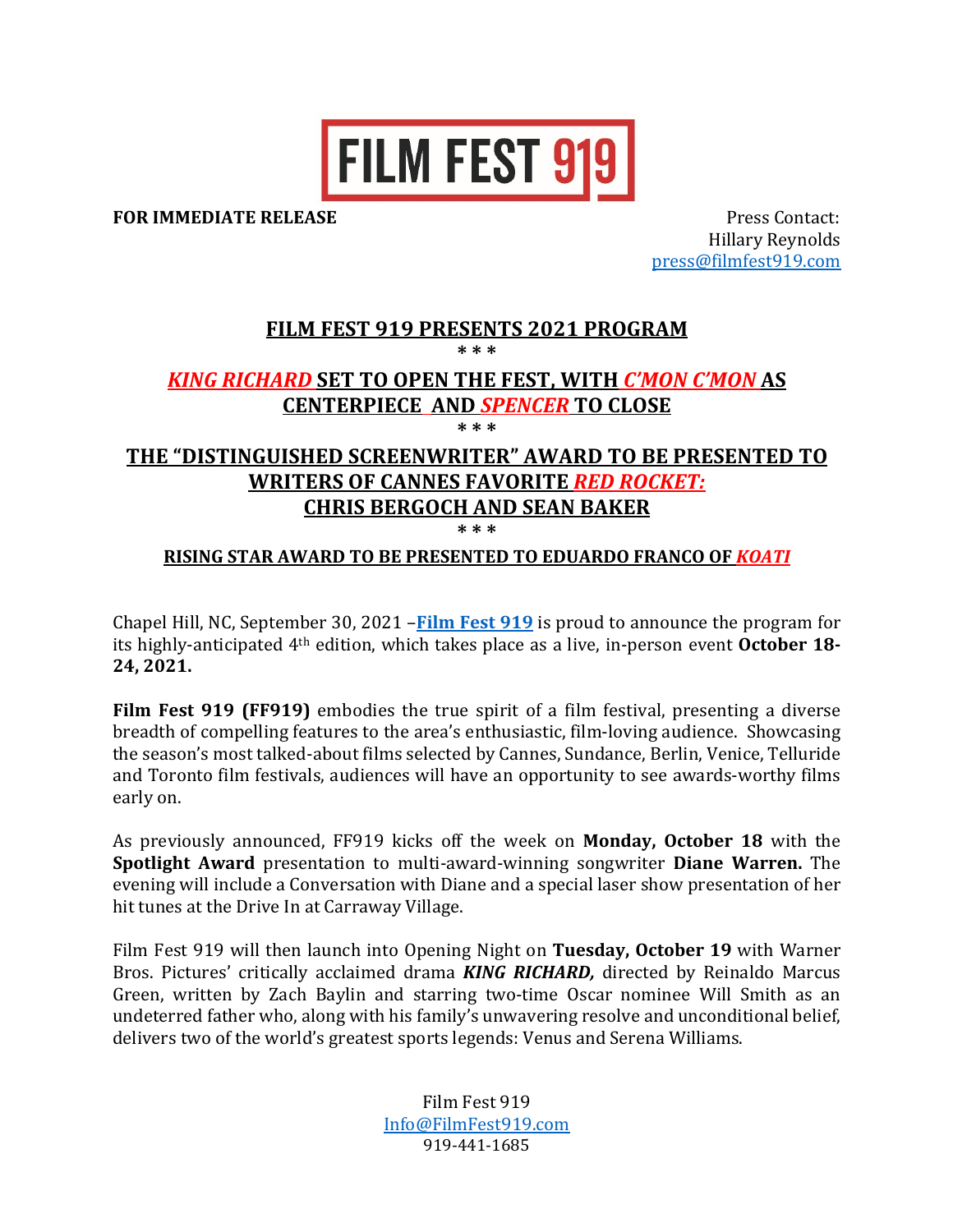The Fest will close **Sunday, October 24** with **SPENCER**, directed by Pablo Larraín and starring **Kristen Stewart** who gives a fearless and deeply committed performance in this imagining of what might have happened during those few fateful days of Christmas festivities at the Queen's Sandringham Estate that led to the eventual dissolution of Charles and Diana's marriage.

The Centerpiece film, on Thursday, October 21, will be the Telluride darling *C'MON C'MON* written and directed by Mike Mills and starring Joaquin Phoenix, Gabby Hoffman and Woody Norman in this sublime look at adults coming to terms with the presence of kids in their lives.

On Friday, October 22, Film Fest 919's 3<sup>rd</sup> Annual Distinguished Screenwriter Award will be presented to co-screenwriters **SEAN BAKER** (virtual) and **CHRIS BERGOCH** (in person), followed by a screening of their film **RED ROCKET**, starring Simon Rex. Red Rocket was a highlight of the 2021 Cannes Film Festival Palme d'Or competition and winner of the Critics Award and Jury Prize at the Deauville Film Festival. *Red Rocket* marks the 4<sup>th</sup> feature screenplay collaboration between Baker and Bergoch who excel in telling stories of people on the fringe of society.

"We are beyond excited about honoring Sean Baker and Chris Bergoch," remarked Film Fest 919 founders Randi Emerman and Carol Marshall. "Film Fest 919 first began with a special showing of *The Florida Project* which Chris attended and he has attended each year and has been dubbed our official mascot ever since! And now we can finally share that adulation with Sean Baker!"

In addition, the Rising Star Award will be presented to Eduardo Franco (*Booksmart*, *Stranger Things*), who co-stars in the animated feature *KOATI*, directed by Rodrigo Perez-Castro and starring Sofia Vergara and Joe Mangianello. *Koati* is an animated film featuring three unlikely heroes: Nachi, a free-spirited coati; Xochi, a fearless monarch butterfly; and Pako, a hyperactive glass frog, who embark on an exciting journey to prevent a wicked coral snake named Zaina from destroying their land of Xo.

**Film Fest 919** showcases a carefully curated program of the year's most highly anticipated films, including the best in US and world cinema, and will be presented safely in person at two venues: Silverspot Cinema and Drive-in at Carraway Village. In order to ensure that #FF919 is as safe as possible, proof of vaccination will be required for all in-person events. Masks will be required ... no exceptions.

The 2021 Film Line-up includes:

## A CHIARA, Italy/France

Written and directed by Jonas Carpignano

A rising star of a resurgent Italian cinema, Jonas Carpignano continues his deeply felt project of observing life in contemporary Calabria with this gripping character study of a teenager, Chiara (a revelatory Swamy Rotolo), who gradually comes to discover that her close-knit family is not all that it seems. Keeping his camera close to Chiara as she struggles to understand the difficult truth about her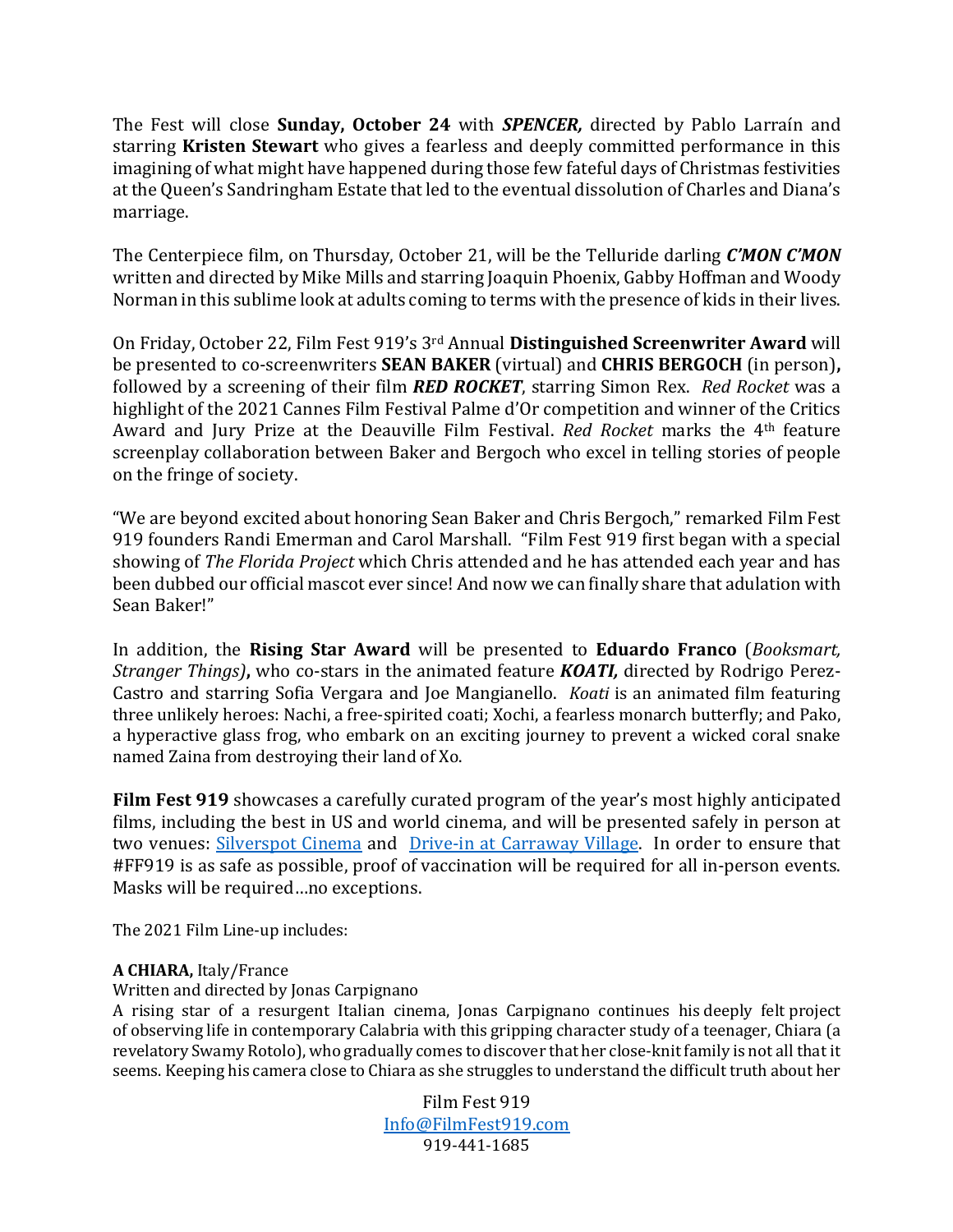mysteriously missing father—and the crime syndicates that control her region—Carpignano has created an intimate, furiously paced drama that refuses to make its unlikely protagonist either a victim or a hero. *Cannes Film Festival Winner, Best European Film, Directors' Fortnight.* 

## A HERO, Iran

## Written and directed by Asghar Farhadi

Rahim is in prison because of a debt he was unable to repay. During a two-day leave, he tries to convince his creditor to withdraw his complaint against the payment of part of the sum. But things don't go as planned... *Cannes Film Festival Winner, Grand Jury* 

## **CATCH THE FAIR ONE, USA**

## Written and directed by Josef Kubota Wladyka

Kaylee "K.O." Uppashaw, a mixed Indigenous boxer, prepares for a championship fight. Her hands are wrapped, gloves taped shut, and face greased. She pounds the mitts with her trainer, Brick. The room echoes with the strength of each hit. She's preparing for the boxing match of her life. The crowd roars in the distance as the sounds crescendo into a fever pitch— Kaylee wakes up in a women's shelter from a wishful dream of a life she once had. This is her reality. A boxer struggling to pick up the pieces of her life. After her shift working at a diner, Brick drives her to a clandestine rendezvous. They meet a P.I. who presents evidence that Weeta, Kaylee's younger sister who disappeared two years ago, is possibly alive and circulating in a trafficking network. He tells her a time and place to plug herself into this dangerous world in hopes of finding her sister. Kaylee agrees and sets off on a dark and treacherous journey. Her strength and determination are tested as Kaylee fights the real fight of her life—to find Weeta and make her family whole again. *Tribeca Film Festival winner Audience Award.* 

## **C'MON C'MON,**  USA

## Written and directed by Mike Mills

Starring Joaquin Phoenix, Woody Norman, Gabby Hoffman

Johnny (Phoenix) and his young nephew (Norman) forge a tenuous but transformational relationship when they are unexpectedly thrown together in this delicate and deeply moving story about the connections between adults and children, the past and the future, from writer-director Mike Mills. *Telluride Film Festival*

FLEE, Denmark, France, Sweden, Norway, United States, Slovenia, Estonia, Spain, Italy, Finland Written and directed by Jonas Poher Rasmussen

FLEE tells the story of Amin Nawabi as he grapples with a painful secret he has kept hidden for 20 years, one that threatens to derail the life he has built for himself and his soon to be husband. Recounted mostly through animation to director Jonas Poher Rasmussen, he tells for the first time the story of his extraordinary journey as a child refugee from Afghanistan. *Sundance Film Festival*, *Winner Grand Jury; Annecy International winner Best Feature, Original Song and Gan Foundation Award*

## **HUDA'S SALON, Egypt, Netherlands, Palestinian Territories**

Written and directed by Hany Abu-Assad

Reem, a young mother married to a jealous man, goes to Huda's salon in Bethlehem. But this ordinary visit turns sour when Huda, after having put Reem in a shameful situation, blackmails her to have her work for the secret service of the occupiers, and thus betray her people. *Toronto International Film Festival.*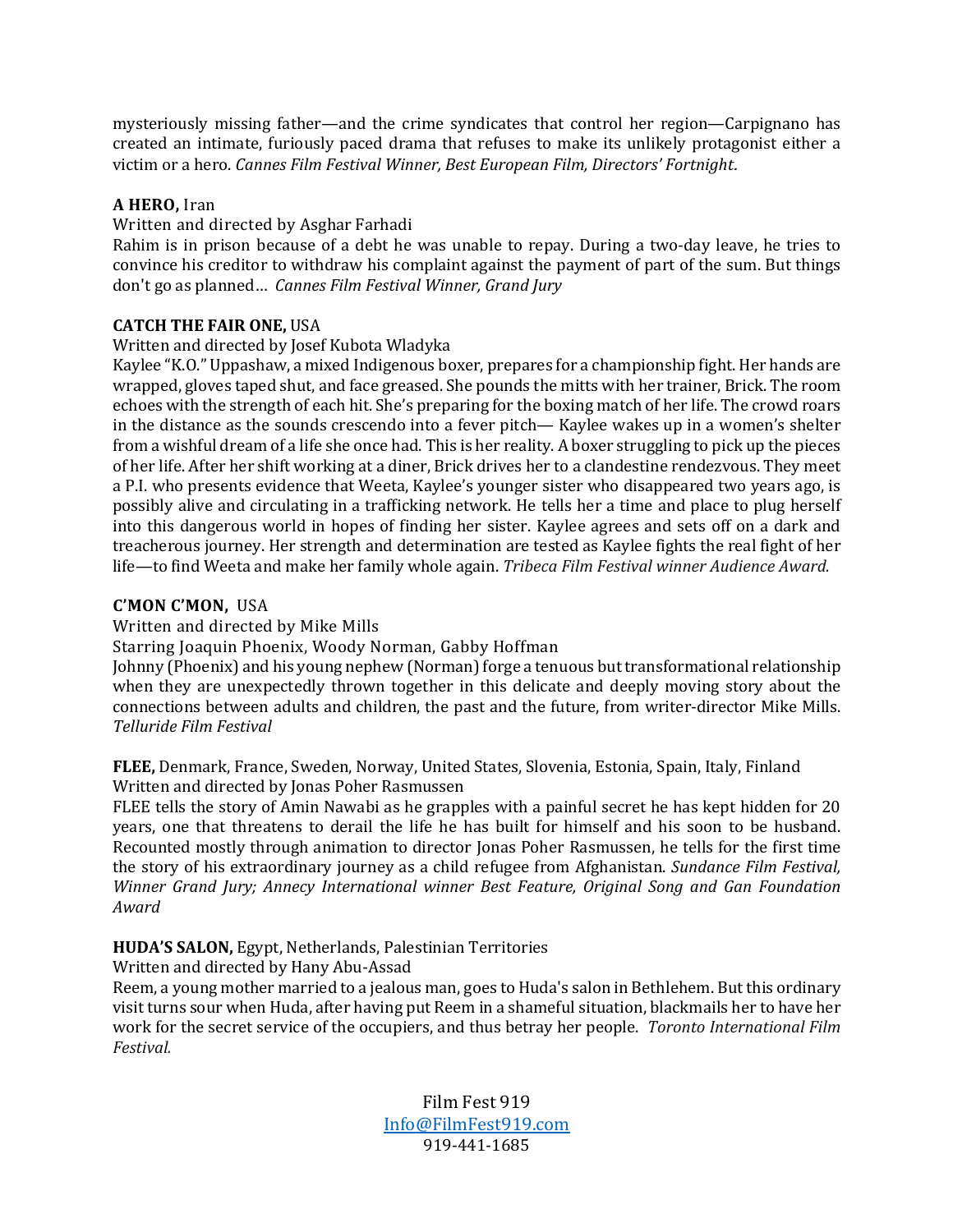#### **INDIA SWEETS AND SPICES, USA**

Directed by Geeta Malik

When college freshman Alia returns home for the summer, she discovers secrets and lies in her parents' past that make her question everything she thought she knew about her family. Tribeca Film *Festival*

## **KING RICHARD, USA - OPENING NIGHT**

## Directed by Reinaldo Marcus Green, written by Zach Baylin

Starring Will Smith, Aunjanue Ellis, Saniyya Sidney, Demi Singleton, Tony Goldwyn, Jon Bernthal Armed with a clear vision and a brazen 78-page plan, Richard Williams is determined to write his daughters Venus and Serena into history. Training on Compton, California's abandoned tennis courts - rain or shine - the girls are shaped by their father's unyielding commitment and their mother's balanced perspective and keen intuition, defying the seemingly insurmountable odds and prevailing expectations laid before them. Based on the true story that will inspire the world, *KING RICHARD* follows the journey of a family whose unwavering resolve and unconditional belief ultimately delivers two of the world's greatest sports legends. *Telluride Film Festival 2021*.

## **KOATI, Mexico - SPECIAL PRESENTATION**

Directed by Rodrigo Perez-Castro

Starring Sofia Vergara, Joe Mangianello, Eduardo Franco

Koati is an animated film starring three unlikely heroes: Nachi, a free-spirited coati; Xochi, a fearless monarch butterfly; and Pako, a hyperactive glass frog, who embark on an exciting journey to prevent a wicked coral snake named Zaina from destroying their land of Xo. *Eduardo Franco and producers Melissa Escobar and Anabella Sosa-Dovarganes will attend.*

## **MASS, USA**

## Written and directed by Fran Kranz

## Starring Ann Dowd, Martha Plimpton, Jason Isaacs, Reed Birney

Years after an unspeakable tragedy tore their lives apart, two sets of parents (Birney & Dowd, Isaacs & Plimpton) agree to talk privately in an attempt to move forward. In Fran Kranz's writing and directing debut, he thoughtfully examines their journey of grief, anger, and acceptance by coming face-to-face with the ones who have been left behind. *Sundance Film Festival; San Sebastian International Film Festival Winner, Youth Jury Award*

## **OLEG: THE OLEG VIDOV STORY, USA**

## Directed by Nadia Tass

## Features Joan Borsten, narrated by Brian Cox

Based on his soon-to-be published autobiography, *OLEG* reveals the incredible life story of Oleg Vidov. Born in communist Russia to a schoolteacher, by the age of 25, Oleg had become one of the Soviet Union's most celebrated actors of his time. However, no amount of fame could save him from the political system that tried to control his life. He married into General Secretary Brezhnev's inner circle only to wind up blacklisted, threatened with death, and forced to defect to the West. Reinventing himself in Hollywood, his efforts to counter anti-Russian stereotypes were attacked by the same forces that ruined his career decades earlier. Finally, in October 1991, with Oleg's fears of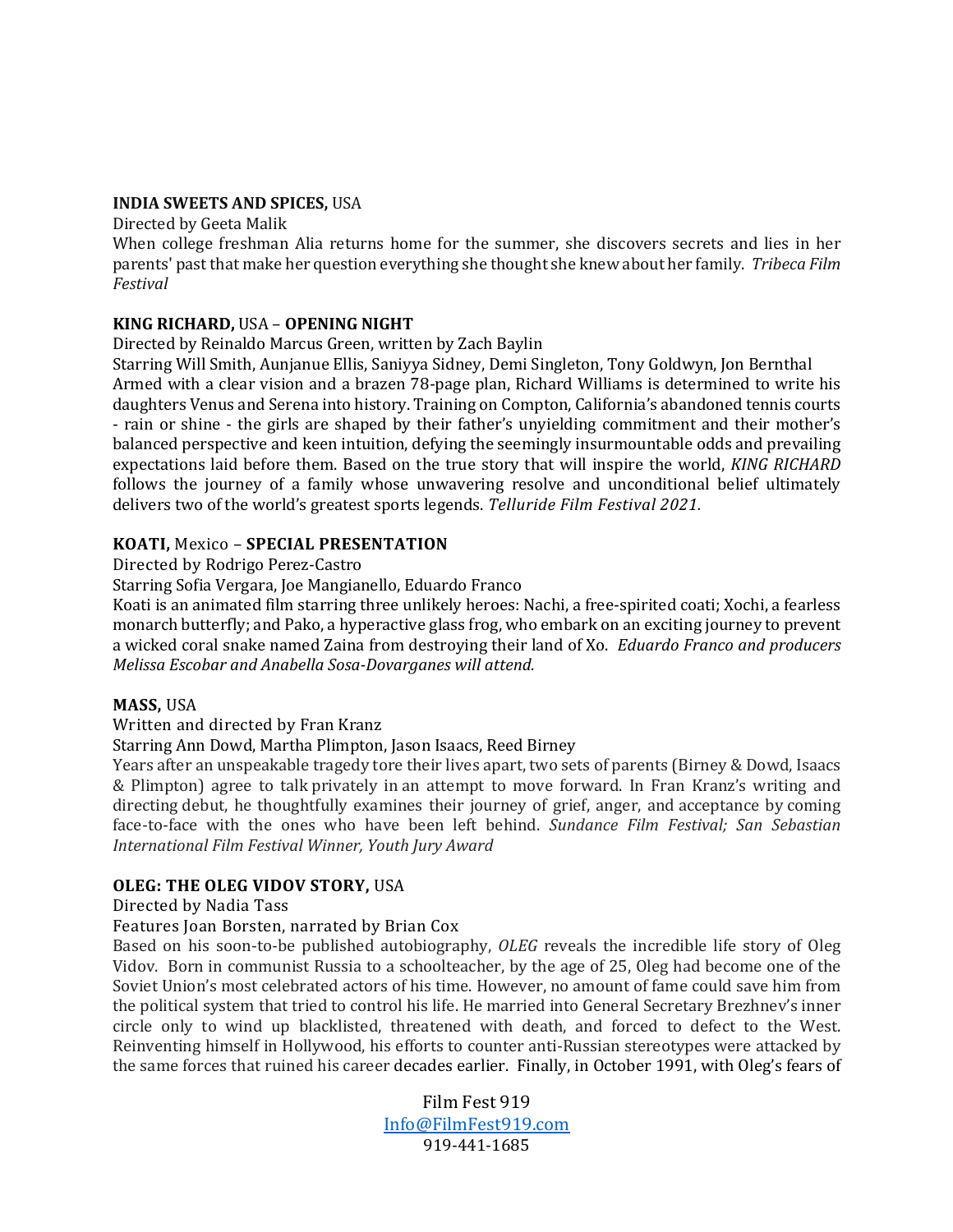persecution calmed by the rise of perestroika, he returned to Moscow to star in a Danish film. Then, two months later, on Christmas Day 1991, President Gorbachev resigned from office and the USSR collapsed. *Joan Borsten will attend.*

## **PASSING,** USA/UK

Written and directed by Rebecca Hall

Starring Tessa Thompson, Ruth Negga, Alexander Skarsgård, André Holland, Bill Camp Marking Rebecca Hall's directorial debut, *PASSING* is adapted from the celebrated 1929 novel of the same name by Nella Larsen, telling the story of two Black women, Irene Redfield (Tessa Thompson) and Clare Kendry (Academy Award® nominee Ruth Negga), who can "pass" as white but choose to live on opposite sides of the color line during the height of the Harlem Renaissance in late 1920s New York. After a chance encounter reunites the former childhood friends one summer afternoon, Irene reluctantly allows Clare into her home, where she ingratiates herself to Irene's husband and family, and soon her larger social circle as well. As their lives become more deeply intertwined, Irene finds her once-steady existence upended by Clare, and *PASSING* becomes a riveting examination of obsession, repression and the lies people tell themselves and others to protect their carefully constructed realities. Sundance Film Festival, Grand Prize nominee.

## **PETITE MAMAN, France**

## Written and directed by Celine Sciamma

Nelly has just lost her grandmother and is helping her parents clean out her mother's childhood home. She explores the house and the surrounding woods. One day she meets a girl her same age building a treehouse. *Berlin Film Festival, Telluride, Toronto Int'l. Film Festival; San Sebastian Winner Audience Award*

## **RED ROCKET,** USA **– DISTINGUISHED SCREENWRITER AWARD**

Directed by Sean Baker; written by Baker and Chris Bergoch

The audacious new film from writer-director Sean Baker (The Florida Project, Tangerine), starring Simon Rex in a magnetic, live-wire performance, Red Rocket is a darkly funny, raw, and humane portrait of a uniquely American hustler and a hometown that barely tolerates him. *Cannes Film Festival; Deauville Film Festival Winner, Jury and Critics Awards. Chris Bergoch will attend.*

## **SEE FOR ME.** Canada

Directed by Randall Okita

Starring Jessica Parker Kennedy, Laura Vandervoort, Kim Coates

When blind former skier Sophie cat-sits in a secluded mansion, three thieves invade for the hidden safe. Sophie's only defense is army veteran Kelly. Kelly helps Sophie defend herself against the invaders and survive. *Tribeca Film Festival.* 

## **SPENCER,** UK/Germany/Chile – **CLOSING NIGHT**

Directed by Pablo Larrain

Starring Kristen Stewart, Sally Hawkins, Timothy Spall, Jack Farthing, Sean Harris

On Christmas weekend in 1991, the marriage between Prince Charles and Diana, Princess of Wales, nèe Diana Spencer, spirals apart. And we get to watch. Director Pablo Larraín and screenwriter Steven Knight ingeniously weave a narrative that stays scrupulously close to known historical fact with a dark, dream-like fairytale gone wrong, a mashup of the official history, SNOW WHITE and THE SHINING. The film's power emerges directly from the fearless and deeply committed performance of Kristen Stewart, imagining Diana mercurial and haunted, while Sally Hawkins, Timothy Spall and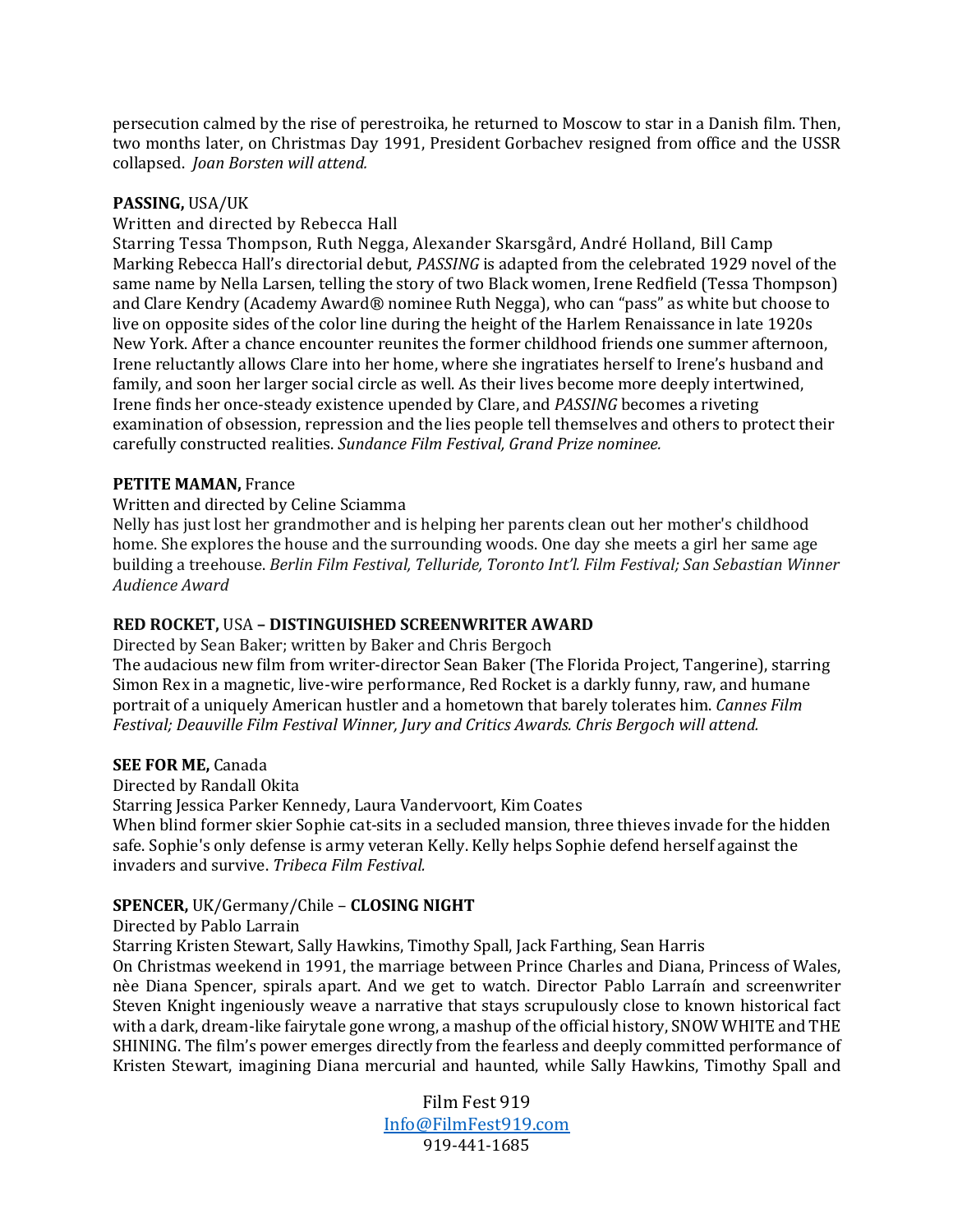Sean Harris play the royal staff torn between their obligation to help control Diana and their desire to support her. The score, from Radiohead's Jonny Greenwood, ingeniously combines chamber music, jazz and pop. Following his films NO, NERUDA and JACKIE, Larraín continues an inspired string of alternative histories of essential moments. Venice, Telluride, Toronto Film Festivals

## THE ELECTRICAL LIFE OF LOUIS WAIN, UK

Written and directed by Will Sharpe

Starring Claire Foy, Benedict Cumberbatch, Sophia Di Martino

The extraordinary true story of eccentric British artist Louis Wain (Benedict Cumberbatch), whose playful, sometimes even psychedelic pictures helped to transform the public's perception of cats forever. Moving from the late 1800s through to the 1930s, we follow the incredible adventures of this inspiring, unsung hero, as he seeks to unlock the "electrical" mysteries of the world and, in so doing, to better understand his own life and the profound love he shared with his wife Emily Richardson (Claire Foy). Telluride, Toronto International Film Festival

## **THE FRENCH DISPATCH, Germany/USA**

Written and directed by Wes Anderson

Starring Benicio Del Toro, Adrien Brody, Owen Wilson, Bill Murray, Christoph Waltz, Timothee Chalamet, Elisabeth Moss, Frances McDormand

THE FRENCH DISPATCH brings to life a collection of stories from the final issue of an American magazine published in a fictional 20th-century French city. *Cannes Film Festival 2021*.

## **THE HAND OF GOD, Italy**

Written and directed by Paolo Sorrentino

From Academy Award®-winning writer and director Paolo Sorrentino (*Il Divo, The Great Beauty, The Young Pope*), comes the story of a boy, Fabietto Schisa, in the tumultuous Naples of the 1980s, full of unexpected joys such as the arrival of football legend Diego Maradona, and an equally unexpected tragedy. Fate plays its part, joy and tragedy intertwine, and Fabietto's future is set in motion. Sorrentino returns to his hometown to tell his most personal story, a tale of fate and family, sports and cinema, love and loss. *Venice Film Festival, Winner, Pasinetti Award for Best Film; Winner of Marcello Mastroianni Award for actor Filippo Scotti*

## **THE LOST DAUGHTER, USA/Greece**

Written and directed by Maggie Gyllenhaal

Starring Olivia Colman, Dakota Johnson, Peter Sarsgaard, Ed Harris

Alone on a seaside vacation, Leda (Olivia Colman) becomes consumed with a young mother and daughter as she watches them on the beach. Unnerved by their compelling relationship, (and their raucous and menacing extended family), Leda is overwhelmed by her own memories of the terror. confusion and intensity of early motherhood. An impulsive act shocks Leda into the strange and ominous world of her own mind, where she is forced to face the unconventional choices she made as a young mother and their consequences. This is Maggie Gyllenhaal's directorial debut, based on the novel by Elena Ferrante. *Venice Film Festival 2021, Winner Best Screenplay Award; Telluride*

## **THE MUSTANGS: AMERICA'S WILD HORSES, USA**

Directed by Steven Latham, Conrad Stanley

**"The Mustangs: America's Wild Horses"** is a feature documentary that is executive produced by **Robert Redford, Patti Scialfa Springsteen** and **Jessica Springsteen**. The film features songs by Bruce Springsteen, Emmylou Harris, Ramblin' Jack Elliott and an original song written by Diane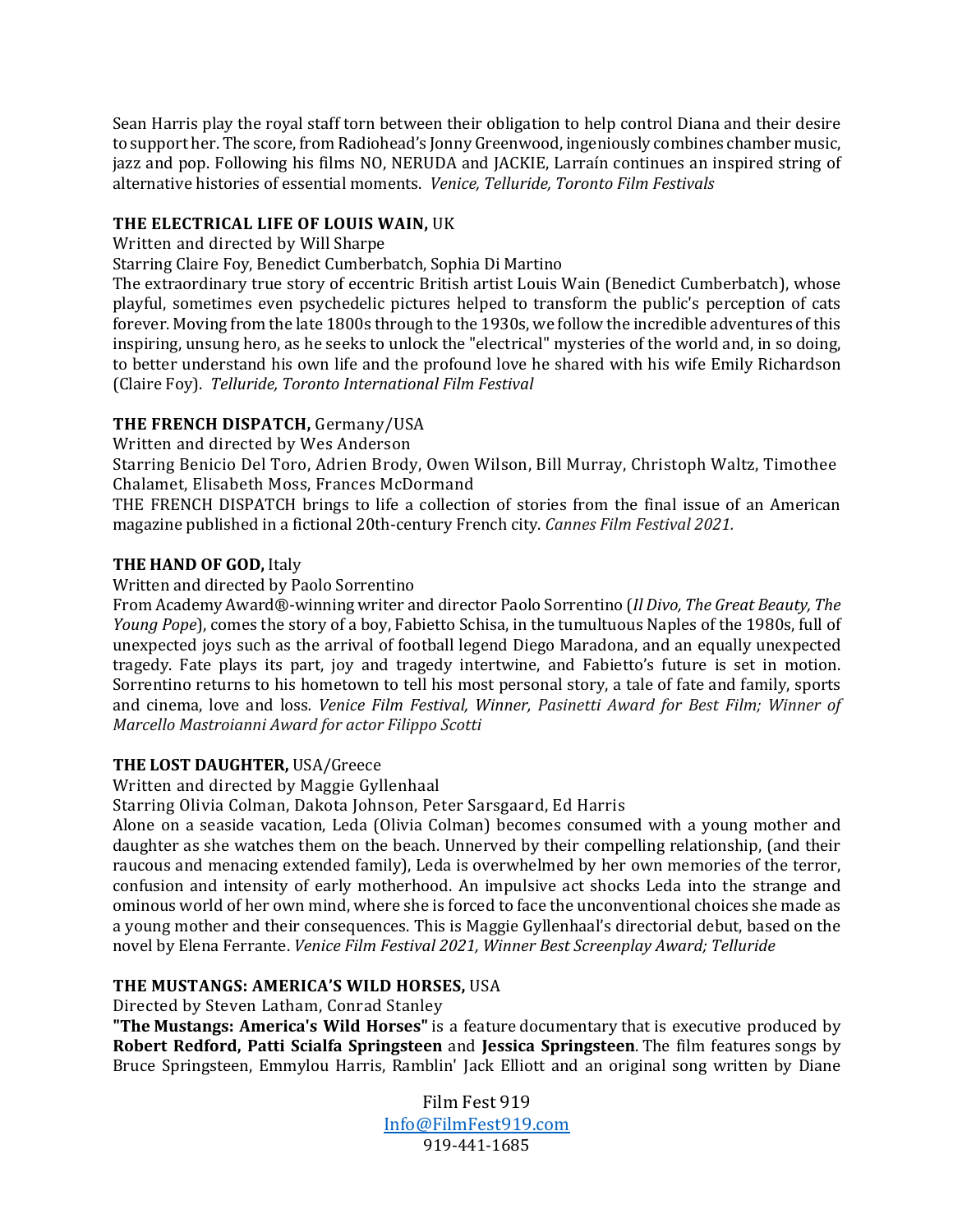Warren and performed by Blanco Brown. *The Mustangs* takes audiences on an odyssey throughout America to places few people have seen or even know about. There are more than 80,000 wild horses on our federal lands and more than 50,000 in government. Pulitzer Prize-winning journalist David Philipps says, "The wild horse is so ingrained in the American imagination that even for those who have never seen one know what it stands for: fierce independence, unbridled freedom, the bedrock ideals of the nation. From car ads to high school mascots, the wild horse - popularly known as the mustang - is the enduring icon of America. But in modern times it has become entangled in controversy and bureaucracy, and now its future is in question." This film will make you fall in love with America all over again and understand why the protection of our wild horses and our public lands are worth fighting for.

## **THE NOVICE, USA**

## Written and directed by Lauren Hadaway

Starring Isabelle Fuhrman, Amy Forsyth, Jonathan Cherry

Isabelle Fuhrman plays Alex Dall, a queer college freshman who joins her university's rowing team and undertakes an obsessive physical and psychological journey to make it to the top varsity boat, no matter the cost. Intent on outperforming her teammates, Alex pushes herself to her limits—and beyond, alienating everyone around her in the name of success. Furhman's fierce lead performance collides with Lauren Hadaway's bold direction and dynamic editing, creating a visceral window into a cutthroat world. Stylish cinematography and a seductive soundtrack complete the experience, evoking the romance and danger of falling in love; the attraction, the drama and the fallout. This unapologetic debut from Hadaway, based on her personal experience as a competitive collegiate rower, heralds a bold new voice in queer storytelling. If you liked Whiplash, this one's for you. Tribeca Film Festival Winner Founders Award, Best Actress and Best Cinematography.

## **THE WORST PERSON IN THE WORLD, Norway**

Written and directed by Joachim Trier

## Starring Renate Reinsve, Anders Danielsen Lie

Julie (Reinsve) is restlessly cycling through career paths, relationships and the taxing realities of existence. As she goes hurtling into her 30s, she's left wondering: when will life really begin, and what is her true purpose? Framed around Julie's delightful indecisiveness, we follow four years of ups and downs, featuring two important relationships and a handful of what ifs. This darkly comedic journey from director Joachim Trier (LOUDER THAN BOMBS, HIFF 2015) is a biting take on romantic comedy in the modern age. *Cannes Film Festival 2021, Winner Best Actress for Renate Reinsve* 

## **About Film Fest 919:**

Film Fest 919 is a film festival based in Chapel Hill, North Carolina that highlights the best feature films the year has to offer. Founded by Randi Emerman and Carol Marshall, the festival showcases great films and the artists behind them. In just three years, Film Fest 919 has attracted more than 50 members of the national and local press, in addition, the social media platforms serve as a multiplier to optimize visibility of the festival in today's world. The Triangle area has a strong community of film lovers with discerning tastes and a passion for the arts and the festival aims to serve as a celebration of these qualities. Chapel Hill is cherished by its citizens and admired by its visitors. Its charm, mystique and 'small town' atmosphere makes it the perfect setting for entertaining film festival guests.